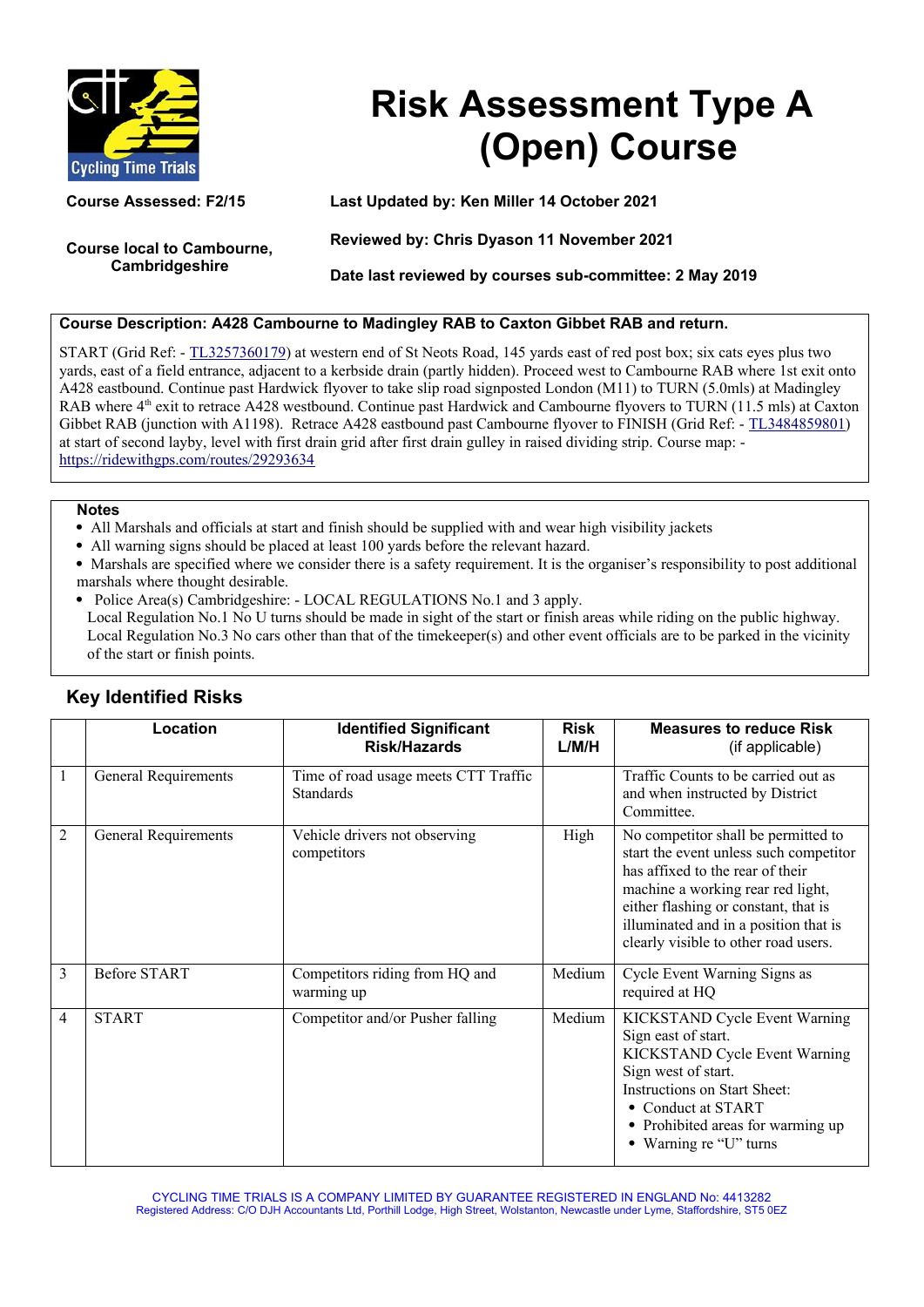| 5  | <b>TURN</b> at Cambourne RAB            | Competitors negotiating RAB                    | Medium       | Cycle Event Warning Signs prior to<br>RAB on roads not used by event<br>course.<br>Competitor briefing notice when<br>signing on: -<br>• Give way to traffic from right<br>• Signal clearly to other road users<br>• Marshal wearing hi-vis jacket                                                                                   |
|----|-----------------------------------------|------------------------------------------------|--------------|--------------------------------------------------------------------------------------------------------------------------------------------------------------------------------------------------------------------------------------------------------------------------------------------------------------------------------------|
| 6  | Competitors joining dual<br>carriageway | Spear-point junction, merging with the<br>A428 | High         | LARGE (triangle) Cycle Event<br>Warning Sign on the dual<br>carriageway prior to the intersection.<br>MEDIUM Cycle Event Warning Sign<br>on slip prior to the intersection                                                                                                                                                           |
| 7  | Lay-by                                  | Traffic entering or leaving lay-by             | Low          |                                                                                                                                                                                                                                                                                                                                      |
| 8  | Lay-by                                  | Traffic entering or leaving lay-by             | Low          |                                                                                                                                                                                                                                                                                                                                      |
| 9  | Exit slip road to Hardwick              | Traffic leaving A428                           | Low          |                                                                                                                                                                                                                                                                                                                                      |
| 10 | Entry slip road from<br>Hardwick        | Traffic joining A428                           | Medium       | MEDIUM Cycle Event Warning Sign<br>on entry slip prior to the intersection                                                                                                                                                                                                                                                           |
| 11 | Lay-by                                  | Traffic entering or leaving lay-by             | Low          |                                                                                                                                                                                                                                                                                                                                      |
| 12 | Exit slip to Madingley RAB              | Traffic leaving A428 with competitors          | Low          | MEDIUM Cycle Event Warning Sign<br>on exit slip<br>(Direction arrows on A428 to indicate<br>course as location is dangerous for<br>marshal.)                                                                                                                                                                                         |
| 13 | TURN at Madingley RAB                   | Competitors negotiating RAB                    | Medium       | Cycle Event Warning Signs prior to<br>RAB on roads not used by event<br>course.<br>Competitor briefing notice when<br>signing on: -<br>• Give way to traffic from right<br>• Signal clearly to other road users<br>• 3 Marshals wearing hi-vis jackets                                                                               |
| 14 | Competitors joining dual<br>carriageway | Spear-point junction, merging with the<br>A428 | High         | LARGE (triangle) Cycle Event<br>Warning Sign on the dual<br>carriageway prior to the intersection<br>MEDIUM Cycle Event Warning Sign<br>on slip prior to the intersection                                                                                                                                                            |
| 15 | Exit slip road to Hardwick              | Traffic leaving A428                           | Low          |                                                                                                                                                                                                                                                                                                                                      |
| 16 | Entry slip from Hardwick                | Traffic joining A428                           | Medium       | MEDIUM Cycle Event Warning Sign<br>on entry slip prior to the intersection                                                                                                                                                                                                                                                           |
| 17 | Lay-by                                  | Traffic entering or leaving lay-by             | $_{\rm Low}$ |                                                                                                                                                                                                                                                                                                                                      |
| 18 | Lay-by                                  | Traffic entering or leaving lay-by             | Low          |                                                                                                                                                                                                                                                                                                                                      |
| 19 | Exit slip to Cambourne                  | Traffic leaving A428                           | Low          |                                                                                                                                                                                                                                                                                                                                      |
| 20 | Entry slip from Cambourne               | Traffic joining A428                           | Medium       | MEDIUM Cycle Event Warning Sign<br>on entry slip prior to the intersection                                                                                                                                                                                                                                                           |
| 21 | TURN at Caxton Gibbet<br><b>RAB</b>     | Competitors negotiating RAB                    | High         | Cycle Event Warning Signs prior to<br>RAB on roads not used by event<br>course.<br>LARGE (triangle) Cycle Event<br>Warning Sign on event course after<br>RAB.<br>Competitor briefing notice when<br>signing on: -<br>• Give way to traffic from right<br>• Signal clearly to other road users<br>• 3 marshals wearing hi-vis jackets |

CYCLING TIME TRIALS IS A COMPANY LIMITED BY GUARANTEE REGISTERED IN ENGLAND No: 4413282 Registered Address: C/O DJH Accountants Ltd, Porthill Lodge, High Street, Wolstanton, Newcastle under Lyme, Staffordshire, ST5 0EZ